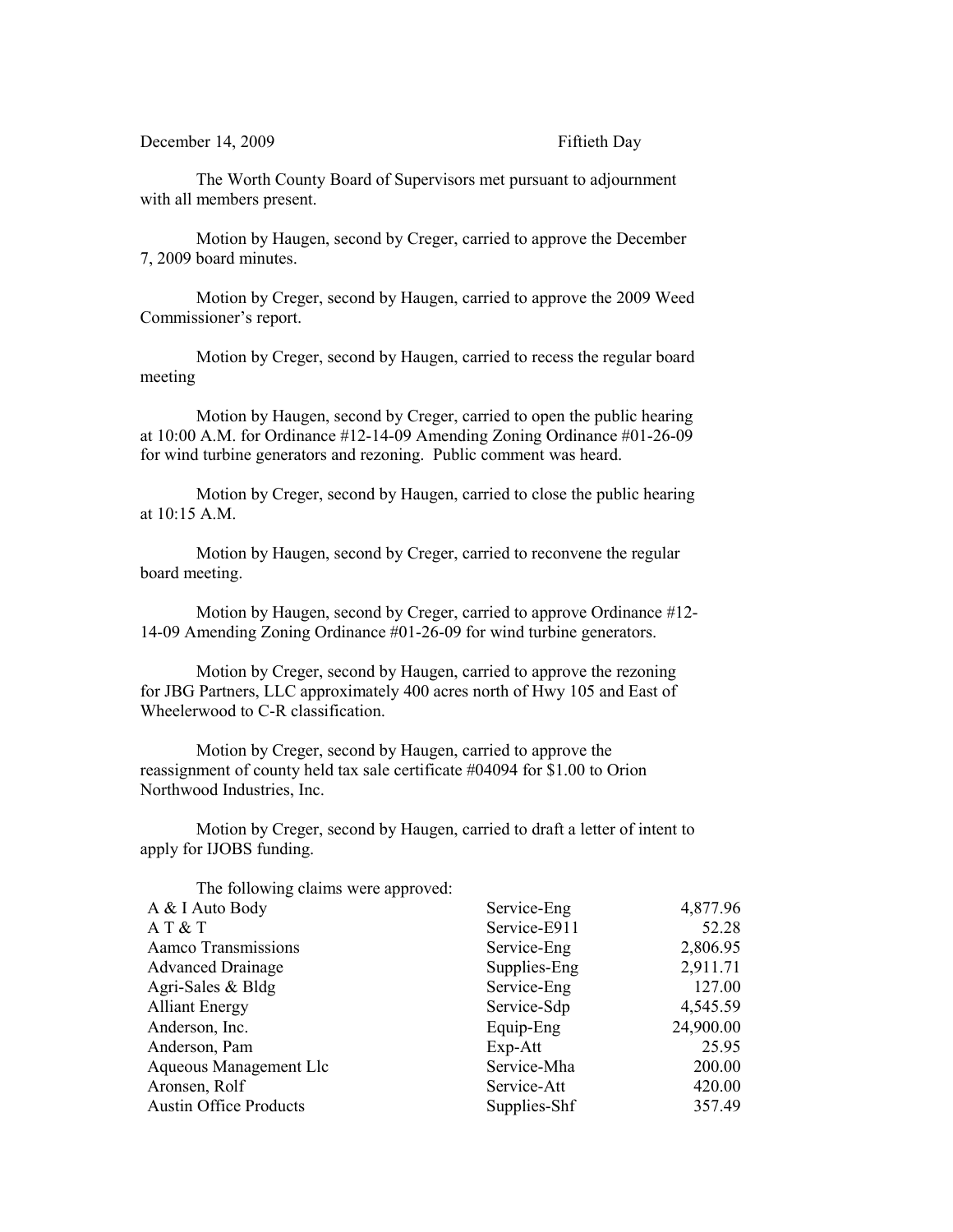| B & J Water Conditioning Inc                   | Service-Shf     | 16.00     |
|------------------------------------------------|-----------------|-----------|
| <b>Bancard Center</b>                          | Supplies-It/Gis | 1,421.82  |
| <b>Barco Municipal Products</b>                | Parts-Eng       | 3,971.22  |
| Barrier1                                       | Supplies-It/Gis | 5,900.00  |
| <b>Bcn</b> Telecom                             | Service-Gsr     | 458.87    |
| Bell's Fire Stop Inc                           | Service-Gsr     | 310.00    |
| Berge Oil Company                              | Fuel-Shf        | 61.68     |
| <b>Bmc Aggregates Lc</b>                       | Rock-Eng        | 13,608.94 |
| Bp                                             | Fuel-Eng        | 101.35    |
| C J Cooper & Associates Inc                    | Service-Eng     | 240.00    |
| <b>Carquest Auto Parts</b>                     | Supplies-Eng    | 744.17    |
| Cerro Gordo Co Sheriff                         | Service-Juj     | 32.00     |
| Certified Laboratories                         | Supplies-Eng    | 896.48    |
| City of Fertile                                | Service-Eng     | 1,399.73  |
| City of Grafton                                | Rutf-Eng        | 909.39    |
| City of Hanlontown                             | Rutf-Eng        | 325.54    |
| City of Joice                                  | Rutf-Eng        | 844.19    |
| City of Kensett                                | Rutf-Eng        | 439.63    |
| City of Manly                                  | Service-Eng     | 29.78     |
| City of Northwood                              | Service-Eng     | 187.04    |
| Clark, Kay                                     | Exp-Aud         | 1,307.73  |
| Creger, Jeffrey                                | Exp-Sup         | 680.55    |
| Ehrich, Cherrice                               |                 | 12.75     |
|                                                | Mileage-Mha     |           |
| <b>Electronic Specialties</b><br>Fairfield Inn | Service-Eng     | 110.00    |
|                                                | Edu-Trs         | 235.45    |
| Falkstone Llc                                  | Rock-Con        | 1,383.76  |
| <b>Fallgatter's Market</b>                     | Supplies-Shf    | 1,121.13  |
| Fastenal                                       | Supplies-Eng    | 72.65     |
| Ferden, Eugene                                 | Meeting-Vaf     | 62.24     |
| Ferley, Paul                                   | Meeting-Vaf     | 50.00     |
| <b>Fiscal Services Bureau</b>                  | Service-Juj     | 350.00    |
| Fisher, Jane                                   | Mileage-Mha     | 132.09    |
| Freeborn Construction                          | Service-Eng     | 6,473.00  |
| Freeborn County Coop Oil                       | Service-Eng     | 382.30    |
| Freeborn County Sheriff                        | Service-Aty     | 65.00     |
| Galls Incorporated                             | Supplies-Shf    | 109.99    |
| Gardiner Thomsen                               | Service-Ndp     | 2,000.00  |
| Gergen, Larry                                  | Repair-Eng      | 101.66    |
| Giddings, Michelle                             | Mileage-Aud     | 44.15     |
| Greve Law Office                               | Copies-Att      | 87.50     |
| Hackbart, Philip E.                            | Meeting-Vaf     | 62.24     |
| Hanson, Jake                                   | Mileage-Trs     | 217.77    |
| Haugen, David                                  | Exp-Sup         | 521.53    |
| Hawkeye Foodservice Dist                       | Supplies-Shf    | 404.66    |
| Healthworks                                    | Service-Eng     | 384.00    |
| <b>Heartland Power Coop</b>                    | Service-Eng     | 139.23    |
| Hendrikson, Joy                                | Exp-Wec         | 120.09    |
| Hennigar, Gary                                 | Labor-Gsr       | 618.24    |
| Hogen Lawn Care                                | Service-Con     | 845.00    |
| Hopson, J Robert                               | Service-Ndp     | 1,780.00  |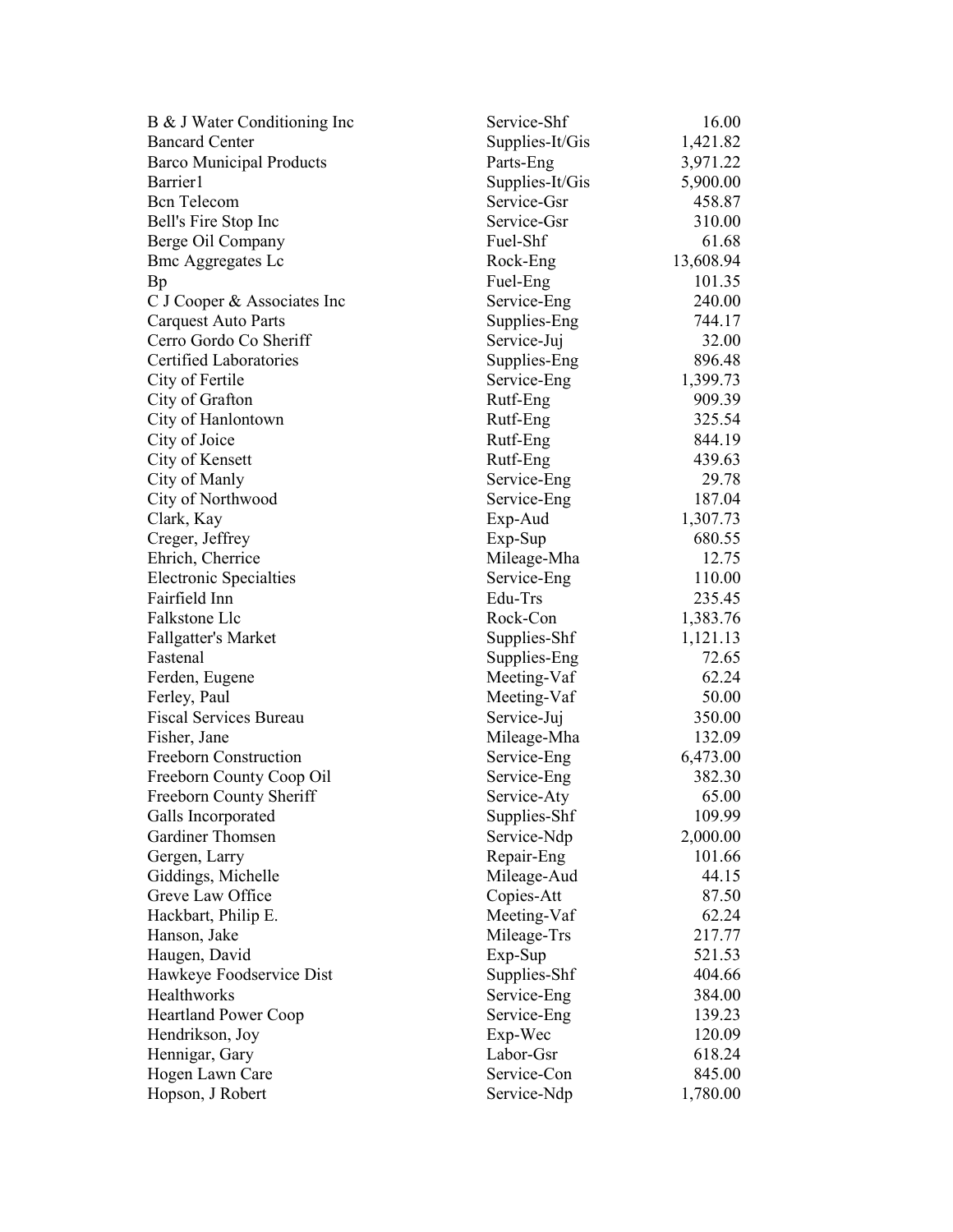| Huftalin, Raymond                   | Exp-Ema         | 92.38     |
|-------------------------------------|-----------------|-----------|
| Hyde, James E                       | Exp-Eng         | 18.44     |
| I Wireless                          | Service-Shf     | 651.28    |
| Iowa Co Recorder's Assn             | Service-Rec     | 300.00    |
| <b>Iowa County Atty's Assoc</b>     | Edu-Aty         | 270.00    |
| Iowa Dept of Human Services         | Service-Mha     | 28,341.48 |
| Iowa Office Supply Inc              | Supplies-Eng    | 121.62    |
| <b>Iowa Prison Industries</b>       | Signs-E911      | 25,304.55 |
| Isac                                | Dues-Sup        | 835.00    |
| Jensen, Bobbie                      | Mileage-Mha     | 67.32     |
| Jerico Service Inc                  | Supplies-Eng    | 2,232.50  |
| Kathleen's Care Inc                 | Service-Mha     | 720.00    |
| Keltek Incorporated                 | Supplies-Ema    | 201.10    |
| Kenison, Elizabeth                  | Exp-Rec         | 90.08     |
| L R Falk Const Co                   | Rock Credit-Eng | 5,412.65  |
| Langenbau, Jay                      | Exp-Shf         | 190.23    |
| Larsen Plumbing                     | Service-Shf     | 97.63     |
| Law Enforcement Systems Inc         | Service-Shf     | 121.00    |
| Lawson Products Inc                 | Supplies-Eng    | 445.90    |
| Legislative Services Agency         | Supplies-Aud    | 12.00     |
| Lestrud, Scott                      | Safety-Eng      | 50.98     |
| Lexis-Nexis                         | Service-Att     | 128.00    |
| Liberty Square                      | Service-Mha     | 1,915.80  |
| Low's Standard                      | Fuel-Asr        | 69.27     |
| Mail Services Llc                   | Supplies-Trs    | 393.26    |
| Manly Junction Signal               | Service-Phd     | 756.59    |
| Marshall & Swift Inc                | Service-Shf     | 280.58    |
|                                     |                 |           |
| Martin Marietta Aggregates          | Rock-Eng        | 2,061.29  |
| <b>Mason City Business Systems</b>  | Service-Phd     | 265.41    |
| Mason City Overhead                 | Service-Eng     | 72.50     |
| <b>Mathy Construction</b>           | Supplies-Eng    | 589.50    |
| May, Dennis                         | $Exp-Sup$       | 420.21    |
| Mediacom                            | Service-Phd     | 159.90    |
| Medline Industries Inc.             | Supplies-Phd    | 23.92     |
| Mental Health Center of             | Service-Mha     | 5,342.92  |
| Mercy Medical Center-North Ia       | Service-Mex     | 731.85    |
| Metal Culverts Inc                  | Supplies-Eng    | 2,009.54  |
| Mireles, Sandra                     | Mileage-Mha     | 485.52    |
| Mueller, Dean A                     | Exp-Con         | 87.56     |
| <b>Next Generation Technologies</b> | Service-Mha     | 609.37    |
| Niacog                              | Service-Tra     | 5,216.50  |
| Niebur, Ellen                       | Mileage-Mha     | 253.47    |
| North Country Equipment             | Parts-Eng       | 311.58    |
| North Iowa Reporting                | Service-Att     | 58.95     |
| Northern Iowa Therapy Pc            | Service-Phd     | 1,400.00  |
| Northwood Anchor                    | Supplies-Shf    | 1,433.45  |
| Northwood Dental Associates         | Service-Shf     | 160.00    |
| Northwood Lumber Co                 | Supplies-Con    | 9.12      |
| Northwood Sanitation                | Service-Phd     | 245.00    |
| <b>Olsons Trading Post Inc</b>      | Parts-Eng       | 113.98    |